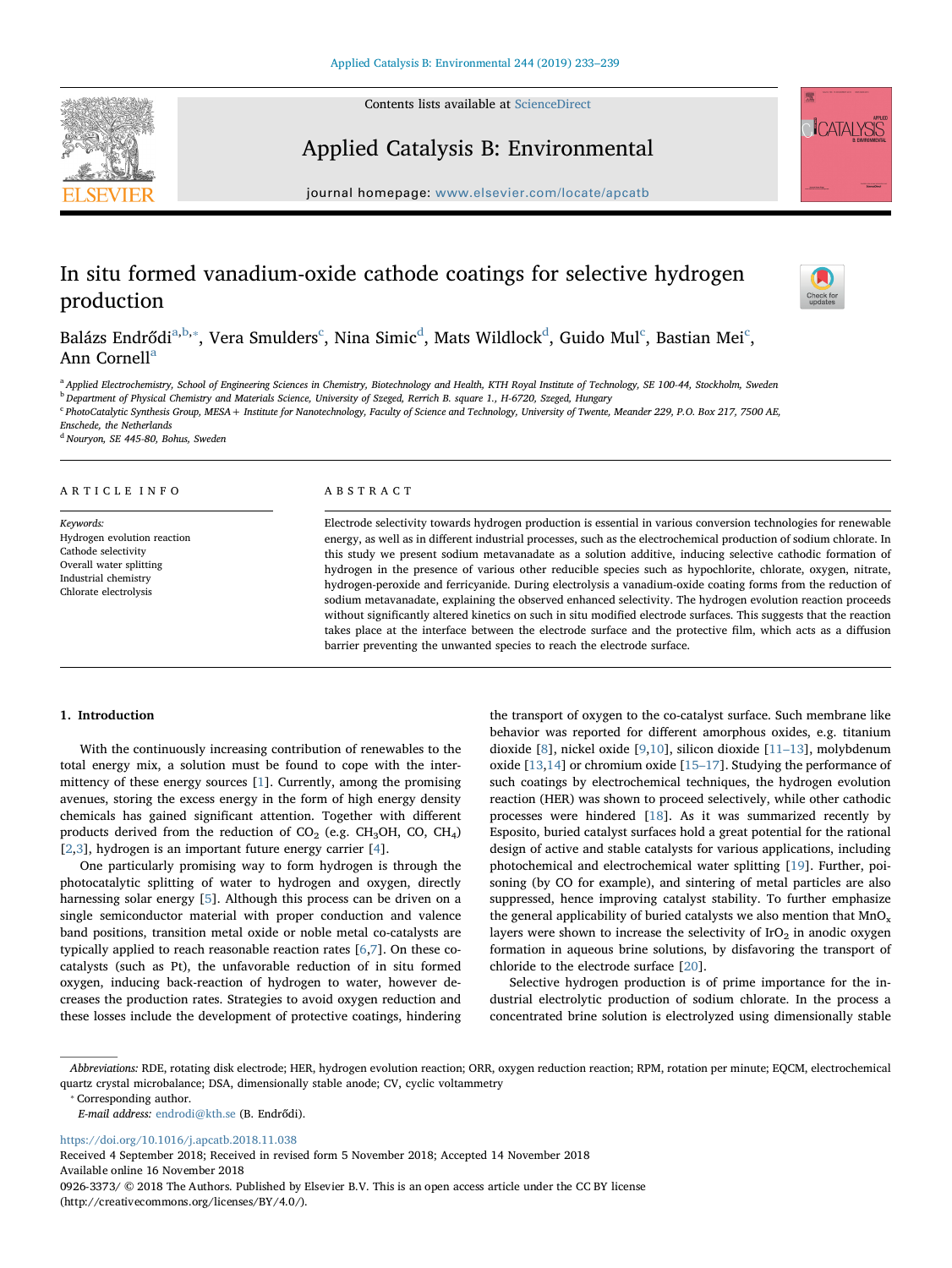anodes (DSAs) and low carbon steel cathodes in undivided electrochemical cells [21–[23\]](#page-6-2). Chlorine forms at the anode, and hydrolyses to hypochlorite, which reacts to chlorate in the electrolyte bulk. The Faradaic efficiency of HER is lowered by several parasitic reactions, most importantly by the reduction of the hypochlorite intermediate and of chlorate ions.

Currently, high process efficiency is achieved by the addition of  $Na<sub>2</sub>Cr<sub>2</sub>O<sub>7</sub>$  to the electrolyte [[24\]](#page-6-3). During electrolysis a thin Cr(III)oxide/hydroxide layer deposits on the cathode, practically eliminating the cathodic reactions leading to losses [\[25](#page-6-4)–31]. Importantly, the chemical nature of the formed layer is likely similar to that of the protective chromium oxide coatings in the case of photocatalytic water splitting [15–[17\]](#page-5-13). This suggests a similar reason behind the increased process efficiency in the two very different scenarios. It should be mentioned that in the chlorate process, the chromium(VI) in the solution is also required for buffering the electrolyte [[32\]](#page-6-5), and to increase the decomposition rate of hypochlorite in the solution [33–[35\]](#page-6-6).

Several attempts were made to replace the carcinogenic, mutagenic and reprotoxic chromium(VI) compounds [\[24](#page-6-3)]. Rare earth metal salts [[36\]](#page-6-7) and molybdate [\[37](#page-6-8)–39] were both shown to increase HER efficiency, but their use is hampered by (1) their low solubility in high ionic strength solutions, or (2) an increased anodic formation of oxygen, respectively. Most recently we presented permanganate as a promising alternative additive [[40\]](#page-6-9). Unfortunately, the depositing  $MnO<sub>x</sub>$  film thickens continuously, preventing the industrial use of such permanganate additive.

Vanadium offers a versatile redox chemistry that is very often exploited in redox-flow batteries [[41](#page-6-10)[,42](#page-6-11)]. Vanadium species were also proven to be potential candidates in chromium-free corrosion protection layers [43–[45\]](#page-6-12). Similarly to the chromate coatings, a vanadium oxide film forms on the electrode (e.g. Al) surface when it is treated with e.g.  $NaVO<sub>3</sub>$  solution. This leads to a lowered corrosion rate while having little effect on the HER. Moreover, it was also shown earlier that HER proceeds on ex situ formed vanadium oxide electrodes [[46](#page-6-13)].

In this study, we demonstrate – guided by recent developments in photocatalysis and electrochemistry – that electrode coatings formed in situ by reduction of sodium metavanadate lead to the suppression of various unwanted cathodic processes, such as the reduction of dissolved oxygen or hypochlorite. On the other hand, the HER proceeds on the modified electrode surface without significantly altered kinetics. These results are highly relevant in photocatalysis and particularly for electrochemical chlorate production evidencing that buried catalysts can be produced using  $VO<sub>x</sub>$  coatings.

#### 2. Materials and methods

#### 2.1. Chemicals used

NaOCl (0.5 M solution in 0.1 M NaOH), NaVO<sub>3</sub>, K<sub>3</sub>Fe(CN)<sub>6</sub>, H<sub>2</sub>O<sub>2</sub>, NaNO<sub>3</sub>, NaCl, NaClO<sub>4</sub>, NaOH and HCl (37% solution) were purchased from VWR International and used as received. The sodium chlorate was provided by Nouryon and was purified by recrystallization. Commercially available buffer solutions of  $pH = 4.00$  and 7.00 from Metrohm were used to calibrate the pH meter (Metrohm 827 pH lab instrument or Metrohm 907 Titrando titrator equipped with a Unitrode Pt 1000 combined pH and temperature sensor) prior to each experiment. The pH values are reported as read from the instrument calibrated to these buffers. MilliQ grade water ( $\rho = 18.2 \text{ M}\Omega$  cm, from a Millipore Direct–Q 3 UV instrument) was used to prepare all solutions. We note here, that at the neutral pH of the chlorate electrolyte, both hypochlorous acid and its deprotonated form, hypochlorite ions are present in the solution; the total concentration of these species is denoted as "hypochlorite" for simplicity.

#### 2.2. Electrochemical measurements

All the cyclic voltammetry (CV) and polarization curve measurements were performed using a Princeton Applied Research PAR273 A type instrument. In the classical 3 electrode electrochemical cell a  $d = 4$  mm Pt, glassy carbon or Fe rotating disk electrode (RDE) was used as working electrode, while a Pt cage and a Ag/AgCl/sat. KCl (E  $= + 197$  mV vs. SHE) served as counter and reference electrodes, respectively. The potentials in the followings are given with respect to the used reference electrode. The rotation rate (in rotation per minute (RPM)) was regulated using an Ametek 616 A type instrument. Before each measurement, the RDEs were polished on 1 μm sized alumina powder (Buehler Micropolish II). The residues of the polishing material were removed by treating the electrode in an ultrasonic bath in deionized water for 1 min. To rule out the unlikely contribution of any Pt contamination in the deposited vanadium oxide layers [\[47](#page-6-14)], some of the experiments were repeated using a Ti or graphite counter electrode. These experiments led to the exact same results as the ones performed using a Pt counter electrode. Also note, that for all our measurements a Pt electrode was used as reference, on which all of the unwanted reduction reactions are shown to proceed with fast kinetics.

The polarization curves were recorded in galvanostatic mode and were corrected for IR-drop using the current-interruption technique [[48\]](#page-6-15); the electrode was polarized for 15 s at the given current density, and then the current was interrupted. The decay of the potential was measured for 500 μs with a time resolution of 1 μs using a National Instrument cDAQ-9172 device. The IR-corrected potential value was determined after fitting the experimental data with a third order polynomial, using Matlab. The measurements were performed between  $j = -1 - 1000 \text{ mA cm}^{-2}$ , at 10 current levels / decade. The polarization curves were recorded both starting with the lowest current density and gradually increasing it, and vice versa. Before the measurements, the electrodes were polarized at the first applied current density for 100 s.

## 2.3. Electrochemical quartz crystal microbalance (EQCM) measurements

EQCM measurements were performed using a Gamry eQCM10 M module and a Biologic VSP potentiostat. Pt- or Au-coated QCM crystals (5 MHz, Q-sense) were used as working electrode, a custom-made Ag/ AgCl/3 M NaCl, and a Pt wire  $(d = 4$  mm,  $L = 15$  cm, Alfa Aesar, > 99.99% purity) were used as reference and counter electrode, respectively. The electrolyte was degassed using  $N_2$  for 1 h before the measurement and the cell was maintained at 288 K before and during the experiments using a thermostat bath. The CVs were recorded after the system was kept near the open circuit potential of  $E = 0.5 V$  for 10 s, and then sweeping in a reductive direction to  $E = -1.2 V$  at  $\nu = 10 \text{ mV s}^{-1}$ , directly followed by an oxidative sweep to E = + 1.5 V at  $\nu = 10 \text{ mV s}^{-1}$ , before returning to the starting potential.

## 2.4. Current efficiency measurements

The current efficiency measurements were performed in a customdesigned, undivided electrochemical cell using a mass spectrometer to analyze the cell off-gas. The details of the experimental setup are given elsewhere [[40\]](#page-6-9). Briefly, the cell was completely closed by a tightly fitting lid. The solution was purged with a constant flow (50 cm<sup>3</sup> min−<sup>1</sup> ) of argon gas, which carried the formed gaseous products to a mass spectrometer (Hiden HPR-20, equipped with a quartz capillary inlet). The pH was kept constant by titration of 2 M NaOH or 6 M HCl solutions. The solution temperature was regulated by circulating water from an external heater in the jacket of the cell. Before each experiment, the mass spectrometer was calibrated for  $H_2$  and  $O_2$ by electrolyzing a 1 M NaOH solution at a constant current  $(I = -300 \text{ mA})$  using Pt working and counter electrodes. The hypochlorite concentration was determined by UV–vis spectroscopy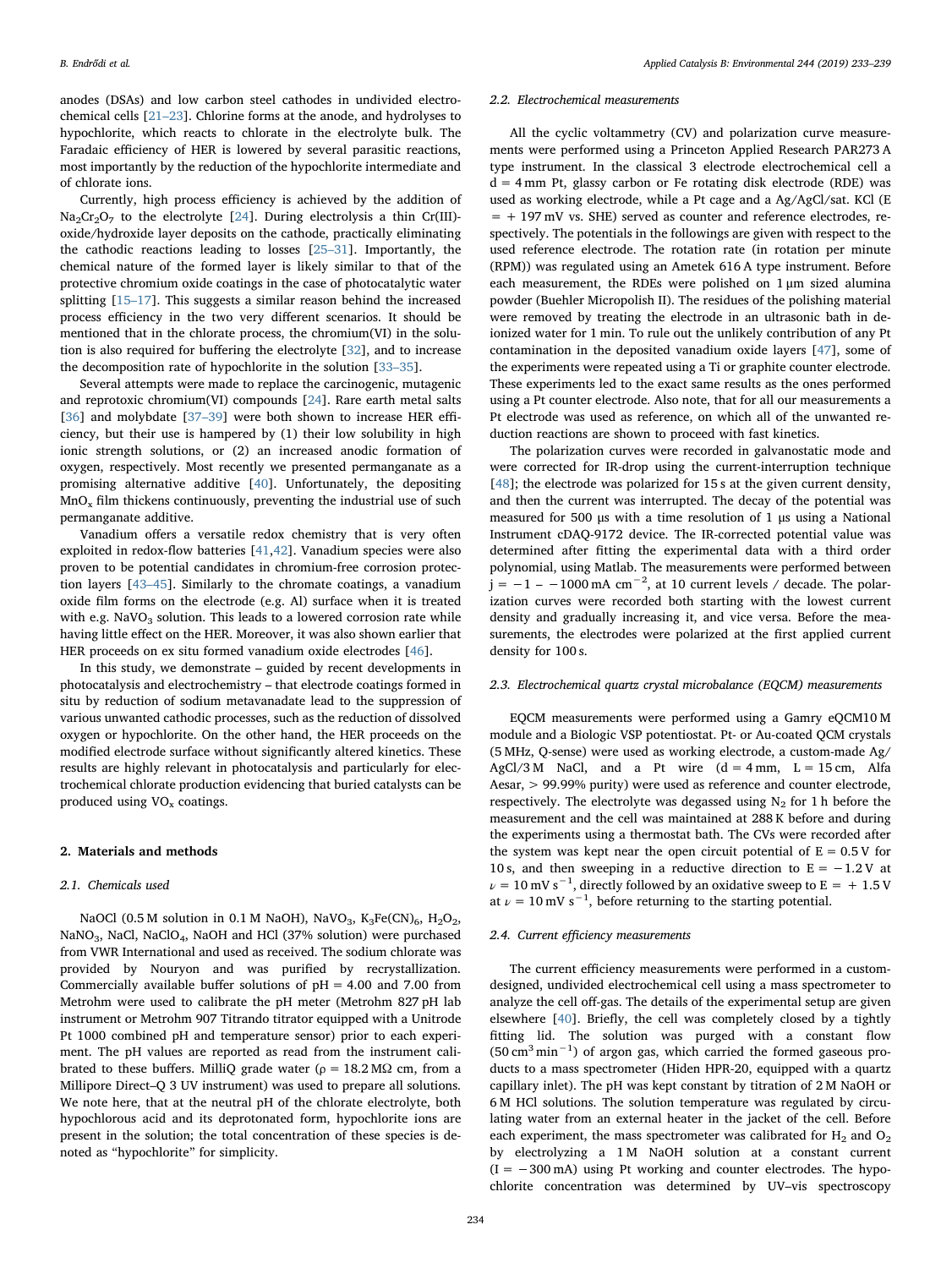(Expedeon VersaWave instrument,  $l = 1.000$  cm quartz cuvette). To quantify the HER efficiency, the hydrogen production rate was calculated from the flow-rate and the hydrogen content of the cell off-gas, determined by the mass spectrometer. The HER efficiency was then determined as the ratio between the measured  $H_2$  production rate and the maximum  $H_2$  production rate, calculated using Faraday's law, assuming 100% current efficiency for hydrogen production.

## 2.5. Kinetic studies on the homogeneous decomposition of hypochlorite

The homogeneous decomposition of hypochlorite was studied in the same setup as the current efficiency measurements (without electrodes). The mass spectrometer was calibrated for  $N_2$  and  $O_2$  by a mixture of argon and technical air  $(50 \text{ cm}^3 \text{ min}^{-1} \text{ Ar } + 3 \text{ cm}^3 \text{ min}^{-1}$ technical air). The hypochlorite solution was heated to  $T = 80^{\circ}$ C, while its pH was kept at pH  $\approx$  12 to minimize the decomposition rate. The reaction was initiated by adding  $6 \text{M}$  HCl until reaching  $pH = 6.5$ , which was kept constant using 2 M NaOH. Liquid samples were taken at regular time intervals to measure the hypochlorite concentration, while the  $O<sub>2</sub>$  content of the cell off-gas was continuously monitored using mass spectrometry. The measurements were performed in a 5.2 M NaClO<sub>3</sub>, 1.9 M NaCl and 80 mM NaClO containing solution – a composition close to the industrial chlorate electrolyte.

## 2.6. Compositional analysis by X-ray photoelectron spectroscopy (XPS)

For the XPS measurements, a vanadium oxide layer was deposited on an Au foil (0.05 mm thickness, Alfa Aesar, > 99.95%), which was first polished using 1.0 and 0.3 μm MicroPolish (Buehler) alumina, then roughened by potential cycling in a 0.1 M NaCl solution at 500 mV s<sup> $-1$ </sup> sweep rate from −0.26 V (holding for 1.3 s) to +1.24 V (holding for 30 s), and repeating this 25 times. The film was deposited from 2 mM NaVO<sub>3</sub> containing 2 M NaCl solution for 30 min at  $E = -2V$  (using a Pt mesh counter, and a Ag/AgCl/3 M NaCl reference electrode). The samples were then carefully rinsed using milliQ water and dried using  $N_2$  stream.

The XPS measurements were performed on a Quantera SXM (Physical Electronics) instrument, equipped with an Al Kα X-ray source (1486.6 eV). The binding energies were referenced to the C 1 s core level peak at 285 eV.

#### 3. Results and discussion

## 3.1. Applicability of vanadate additive in the chlorate process

3.1.1. Effect of vanadate addition on the electrochemical reduction of hypochlorite

Hypochlorite is an essential intermediate in the chlorate process and generally an interesting compound to study electrochemical selectivity due to its reactivity. At industrial conditions, i.e.  $pH = 6.5$ , both the protonated, hypochlorous acid, and the deprotonated form, hypochlorite ions are present in the electrolyte. As the electrochemical reduction of hypochlorite is a diffusion limited process [[40\]](#page-6-9), two consecutive cathodic current plateaus are observed in the CVs in the absence of sodium metavanadate (between  $+0.5$  V -  $-0.2$  V and  $-0.4$  V -  $-1.2$  V, marked with I and II in [Fig. 1A](#page-3-0)) using a Pt RDE as cathode. The addition of sodium metavanadate leads to significant changes in the shape of the voltammograms. During the cathodic halfcycle (from the anodic endpoint towards more negative potential values), a decrease in the hypochlorite reduction current can be observed; the extent of the decrease scales with the added vanadate concentration. During the anodic sweep (upper curves), a more striking difference can be observed and at high enough additive concentration (above 500 μM) the hypochlorite reduction is almost completely suppressed in the potential range from  $E = -1$  V to  $-0.35$  V. Nevertheless, hypochlorite reduction occurs above E  $≈ -0.35$  V indicated by a rapid cathodic

current increase.

Performing CV experiments in a solution with constant vanadate concentration [\(Fig. 1](#page-3-0)B) a more pronounced hindering of the hypochlorite reduction can be observed at low sweep rates; in anodic sweep direction almost no hypochlorite reduction is seen up to  $E = -0.35$  V. The independence of this potential on the sweep rate suggests a surface confined electrochemical process, terminating the suppression of hypochlorite reduction. Finally, measurements at elevated temperature (Fig. S1A) and with an iron RDE (Fig. S1B) – to better resemble the industrial process – also confirmed these conclusions.

These observations are all in line with a slow, thin film deposition at very negative potential [\[49](#page-6-16)], and its oxidative dissolution at  $E \approx$ −0.35 V, hence restoring the original Pt electrode surface on which hypochlorite reduction readily takes place. This assumption is supported by EQCM measurements, where the mass change was traced during the course of a CV experiment [\(Fig. 2](#page-3-1), Fig. S2-4). During the cathodic sweep in the presence of  $NaVO<sub>3</sub>$  a weight decrease is seen from  $E \approx -0.3 V$ , related to the reduction of platinum oxide, as proven by measurements performed in a limited potential range, avoiding the oxidation of the Pt substrate (Fig. S2D) [[50\]](#page-6-17). A subsequent mass increase is observed starting from E  $\approx -0.5$  V ([Fig. 2](#page-3-1)), which is absent for  $\text{NaVO}_3$ -free electrolytes (Fig. S2A). Retaining the cathodic potential for longer time (Fig. S3A), the film growth is not immediately terminated and thicker films are obtained during constant cathodic polarization at negative potentials. In the reverse scan, an oxidation process is observed starting again at E  $\approx$  -0.5 V, followed by the decrease of the electrode mass to the initial value, showing the oxidative dissolution of the deposit. A similar film growth and dissolution behavior is observed during subsequent cycling (Fig. S2C). However, for the first cycle a slightly different behavior was observed, and film dissolution appears to be not entirely complete. Instead  $\sim 1 \mu$ g cm<sup>-2</sup> (less than a monolayer) remained on the surface (Fig. S2B). The total mass gained during the first cycle is  $2.15 \mu g$  cm<sup>-2</sup>, ending in a saturation value at more negative potentials, indicating the deposition of a layer with an estimated thickness of 3–4 nm. Similar experiments performed with Aucoated EQCM electrodes suggest that a thicker film is deposited already at less negative potentials (Fig. S4). As for the Pt-coated electrodes, deposition on Au appears to be almost reversible.

The composition of the deposited layers was analyzed by XPS measurements (Fig. S5), where the presence of  $V^{3+}$  and  $V^{4+}$  oxidation states was confirmed [\[51](#page-6-18)], indicating that the deposit is most probably  $V_2O_3$ , which is partially oxidized when exposed to air during sample transfer.

#### 3.1.2. HER kinetics in the presence of vanadate

The kinetics of the HER in NaOCl-containing electrolyte was studied by recording IR-corrected polarization curves [\(Fig. 3](#page-3-2) and Fig. S6). In the absence of vanadate two consecutive diffusion limited processes can be observed as sudden potential drops, related to the reduction of hypochlorite ions and hypochlorous acid (marked with I and II, similarly to the CVs in [Fig. 1](#page-3-0)) [[40\]](#page-6-9). This is followed by a linear region related to the HER. In the presence of vanadate this linear HER region is extended to significantly lower current densities, indicating a largely suppressed hypochlorite reduction in accordance with the CV measurements ([Fig. 1\)](#page-3-0). The polarization curve is shifted towards more negative potentials by ca. 40–50 mV, but similar HER Tafel-slopes are obtained in the absence and presence of the vanadate additive, indicating that the hydrogen evolution proceeds on the modified electrode surface without significantly altered kinetics. This conclusion is further strengthened by performing measurements in a hypochlorite free solution (Fig. S7), where an almost identical Tafel-slope and HER overpotential was observed in the presence and absence of vanadate.

Interestingly, for IR-corrected polarization curves recorded in the increasing current direction (Fig. S6A,B) no significant difference can be seen from the vanadate free case. This is in agreement with the EQCM measurements [\(Fig. 2\)](#page-3-1), where the layer formation was observed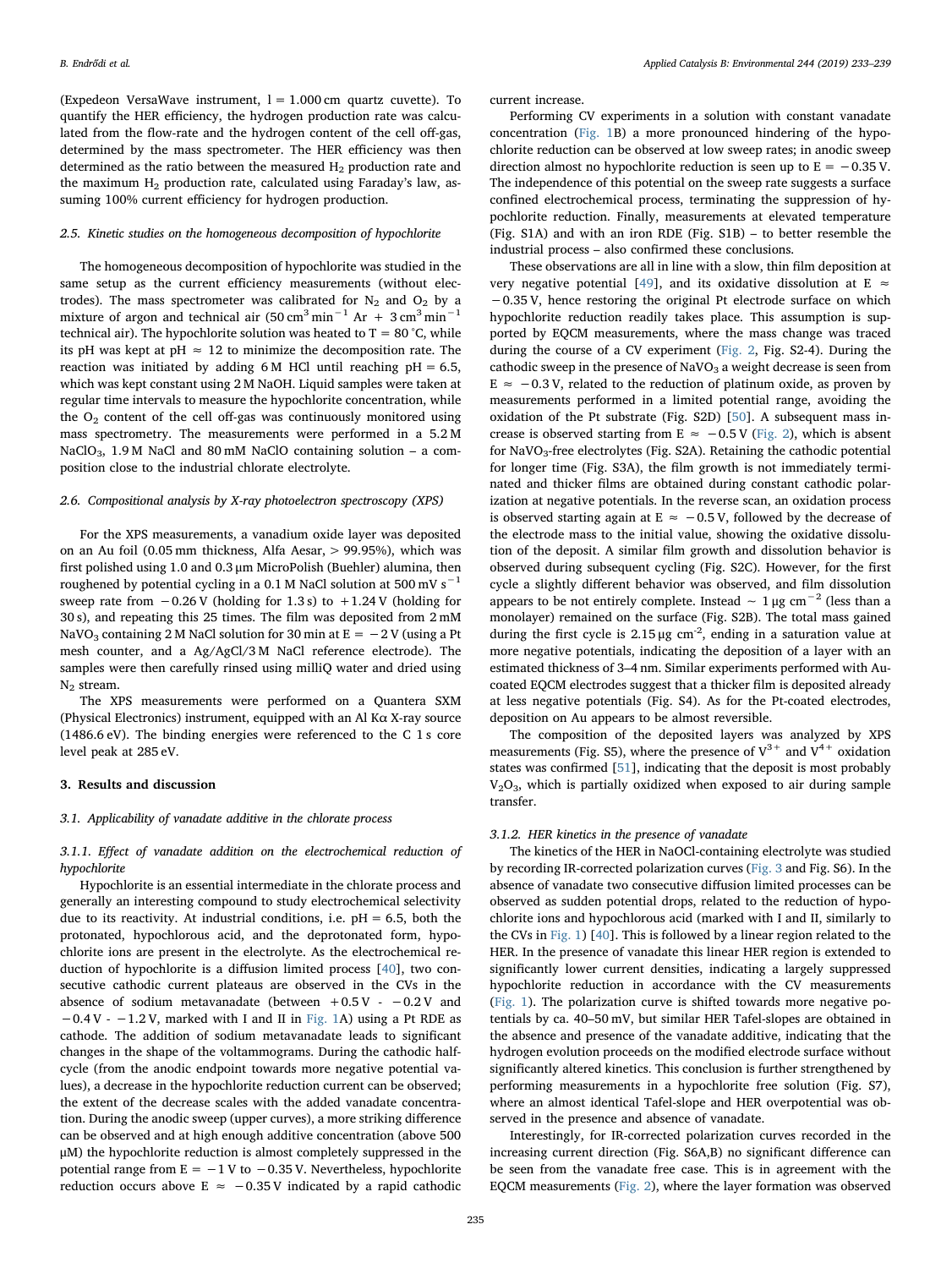B. Endrődi et al. *Applied Catalysis B: Environmental 244 (2019) 233–239*

<span id="page-3-0"></span>

a sweep rate of  $\nu = 10$  mV s<sup>-1</sup> on a Pt RDE  $(ω = 3000$  RPM) in an 80 mM NaOCl + 2 M NaCl solution at different NaVO<sub>3</sub> concentrations. (B) Cyclic voltammograms recorded at different sweep rates ( $\nu$  = 5-100 mV s<sup>-1</sup>) on a Pt RDE ( $\omega$  = 3000 RPM) in an 80 mM NaOCl + 2 M NaCl solution, containing 2 mM NaVO<sub>3</sub>. The measurements were performed at room temperature and at  $pH = 6.5$ .

and galvanostatic measurements (Figs. S8 and [4](#page-4-0) A). At low current density a small increase can be seen in the  $H<sub>2</sub>$  production-rate (and HER efficiency, accordingly) upon vanadate addition, which is more pronounced at higher current densities, i.e. large cathodic potentials (Fig. S8A). This can be explained by the results of the EQCM and polarization curve measurements: the vanadium oxide layer forms on the cathode at very negative potentials. The anodic oxygen by-product formation appears to be independent on the presence of vanadate (Fig. S8B), and the hypochlorite concentration did not change significantly during these measurements (Fig. S8C). This indicates, that this additive does not influence the anodic reactions and the homogeneous processes within these conditions.

<span id="page-3-1"></span>Fig. 2. The current response and mass change during the second cycle of a cyclic voltammetric measurement on a Pt-coated EQCM electrode, T = 288 K,  $\nu = 10 \text{ mV s}^{-1}$ , and pH = 6.5 in a 2M NaClO<sub>4</sub> solution containing 2mM  $NaVO<sub>3</sub>$ .

<span id="page-3-2"></span>

Fig. 3. IR-corrected polarization curves recorded in an 80 mM NaOCl + 2 M NaCl solution in the presence and absence of  $2 \text{ mM NaVO}_3$  at room temperature and pH = 6.5, using a Pt RDE at  $\omega$  = 3000 RPM. The curves were recorded in the decreasing current direction.

at more negative potentials, reached at current densities higher than the limiting current density for the hypochlorite reduction (after the potential drop at  $j \approx -130 \text{ mA cm}^{-2}$ ). This further indicates that the increased HER selectivity is caused by the deposited layer.

## 3.1.3. HER efficiency in hypochlorite and chlorate solutions

The effect of the sodium metavanadate addition on the HER efficiency in hypochlorite solutions was quantified by mass spectrometry

At an industrially relevant current density of j =  $-300$  mA cm<sup>-2</sup> a gradual increase in the HER efficiency with the vanadate concentration was observed [\(Fig. 4](#page-4-0)A). At lower vanadate concentrations a slow HER efficiency increase indicates a sluggish layer build-up on the electrode, while at higher concentrations this process is significantly faster. Importantly, the current efficiency was above 95% in  $2 \text{ mM }$  NaVO<sub>3</sub> containing electrolytes (compared to 77% in the absence of this additive). Further, the effect of vanadate addition was tested for the electrochemical reduction of chlorate, which is another important loss reaction in the chlorate process, proceeding with fast kinetics on different oxide electrodes such as DSA ([Fig. 4B](#page-4-0)). Again, a significantly increased (from 90% to ∼98%) HER efficiency was measured in the presence of  $2 \text{ mM }$  NaVO<sub>3</sub>.

## 3.1.4. Kinetic studies on the homogeneous decomposition of hypochlorite in bulk solutions

Beyond the electrochemical reactions, the formation of chlorate from the hypochlorite intermediate in the electrolyte bulk is also of importance for industrial chlorate production. In the absence of the vanadate additive in an electrolyte close to industrial composition (high ionic strength,  $T = 80^{\circ}$ C) chlorate formation (Eq. [\(1\)\)](#page-3-3) proceeds with high selectivity and oxygen forms in a smaller amount (Eq. [\(2\)](#page-3-4), a competing loss reaction).

<span id="page-3-3"></span>
$$
2HClO + ClO^{-} \to ClO_{3}^{-} + 2Cl^{-} + 2H^{+}
$$
\n(1)

<span id="page-3-4"></span>
$$
2ClO^{-} \rightarrow O_{2} + 2Cl^{-} \tag{2}
$$

The rate of hypochlorite decomposition was not affected by addition of vanadate ([Fig. 5](#page-4-1)A, decay curve), but the selectivity of the reaction towards oxygen formation increased [\(Fig. 5](#page-4-1)B); In the absence of vanadate, ∼5% of the hypochlorite decomposed to oxygen, which increased to ∼10% after adding 2 mM vanadate. As the increased oxygen formation is not only an efficiency loss, but also a safety concern as explosive gas mixtures may form in the chlorate cell (note that  $H_2$  is produced on the cathode), finding a catalyst selective for chlorate formation is a prerequisite for applying the vanadate additive in industrial chlorate production.

 $100 \text{ mV s}$ 

 $-1.5$  $-1.0$  $-0.5$  $0.0$  $0.5$  $1.0$ 

T

 $7.0$ 

 $\overline{\mathbf{u}}$ 

 $-0.5$  $0.0$  $0.5$ 

E / V vs. Ag/AgCl/sat. KCl

 $25 \text{ mV s}$  $5 \text{ mV s}$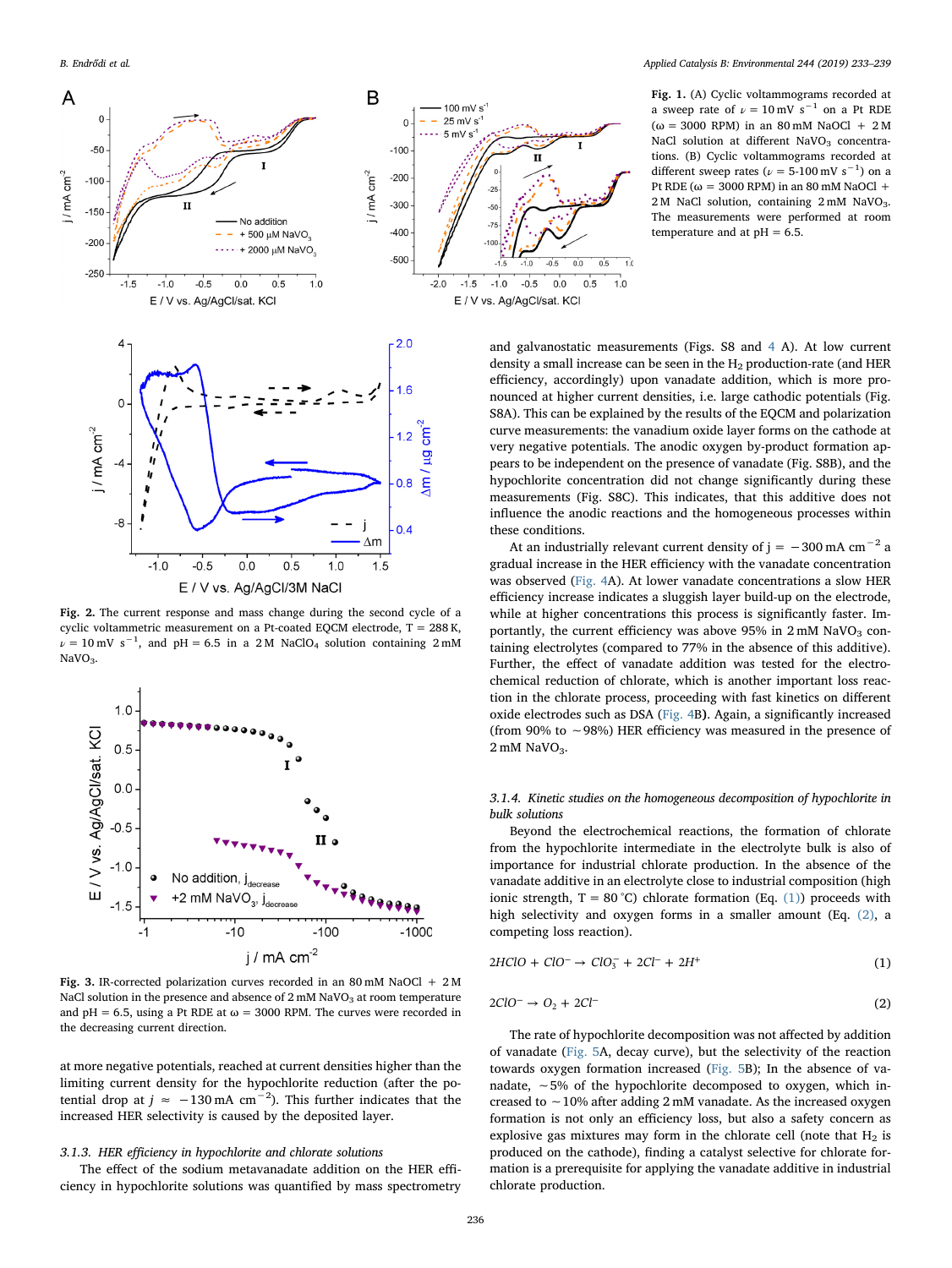<span id="page-4-0"></span>

Fig. 4. HER efficiency measured at j = −300 mA cm<sup>-2</sup> (A) using a Pt working electrode (A = 1 cm<sup>2</sup>) in 80 mM NaOCl + 2 M NaCl (T = room temperature,  $pH = 6.5$ ) at different NaVO<sub>3</sub> concentrations, (B) on a ruthenium-oxide DSA working electrode in 5.2 M NaClO<sub>3</sub> solution at T = 80 °C,  $pH = 6.5$ .

## 3.2. General applicability of vanadate addition: Electrochemical selectivity

The effect of the vanadate addition and the subsequent deposition of a vanadium oxide film was further investigated for cathodic "loss" reactions ([Fig. 6](#page-5-15)A-D), relevant for (photocatalytic) water splitting (preventing catalyst poisoning or the recombination of the products). First, the reduction of dissolved oxygen was studied [\(Figs. 6](#page-5-15)A and S9). In an oxygen saturated solution, a current plateau is seen from  $E = -0.3 V$ , related to the diffusion limited oxygen reduction reaction (ORR) [\[52](#page-6-19)]. In the presence of vanadate a significantly reduced ORR current is seen in the anodic sweep. At E  $≈ -0.35$  V the vanadium oxide dissolves, and an increased ORR current is observed at more positive potentials. Accordingly, when the oxidative dissolution of the layer was avoided by limited potential regions ( $E < -0.5$  V), ORR suppression was improved in the subsequent cycles (Fig. S9). Already after 3 cycles of layer buildup ORR was significantly suppressed.

Similarly, a significant hindering of the reduction of nitrate ions ([Fig. 6B](#page-5-15)), hydrogen peroxide [\(Fig. 6C](#page-5-15)) and  $K_3Fe(CN)_6$  ([Fig. 6](#page-5-15)D) was found during cyclic voltammetric measurements. It should be noted that all experiments were started from the cathodic endpoint of the potential window, hence deposition of the protecting vanadium oxide layer occurs at the beginning of the experiment. It is important to highlight, that these reactions are very different in nature. Most notably, the reduction of  $K_3Fe(CN)_6$  is a typical outer-sphere reaction. In this case – due to tunneling effect – the reaction proceeds even if the reactants cannot get closer than a few nm from the catalytic surface [[18\]](#page-5-14). Thus, the thickness of the vanadium oxide coating deposited at negative electrode potentials must reach at least this thickness. When repeating the same experiments on a platinum electrode (Fig. S10), a less pronounced hindering was observed confirming that film formation is dependent on the electrode material, which is supported by the difference observed during EQCM measurements on Au or Pt-coated

electrodes. Importantly, applying a less positive anodic end-potential during potential cycling (avoiding the oxidative dissolution of the vanadium oxide layer), a suppressed ferricyanide reduction was observed in the whole potential range (Fig.S11).

In line with the polarization curve measurements [\(Fig. 3](#page-3-2) and Fig. S6- 7), where very similar Tafel-slopes were found in the presence and absence of vanadate these measurements strongly suggest that the HER proceeds on the electrode surface, at the interface between the substrate and the deposited coating and not on the surface of this latter. Hence the role of the deposited layer can most probably be found in the selective transport of different species. Vanadium oxides are therefore promising candidates for protection of either co-catalysts during photocatalytic water splitting, or catalysts during electrochemical water splitting, scenarios which are currently being studied in our laboratories.

## 4. Conclusions

Sodium metavanadate is a promising solution additive for processes in undivided electrochemical cells, inducing selective cathodic hydrogen evolution in various electrolytes, while the HER kinetics is not affected significantly. The hindering effect is caused by the in situ formation of a vanadium oxide film on the cathode during electrolysis. These results indicate that the hydrogen evolution proceeds at the interface between the electrode substrate and the vanadium oxide film.

The HER efficiency significantly increased upon vanadate addition both in hypochlorite and concentrated chlorate solutions. The unwanted anodic oxygen production rate was unaffected by the presence of vanadate, whereas the rate of oxygen evolution from homogeneous hypochlorite decomposition increased, requiring an alternative additive to promote conversion of hypochlorite to chlorate.

<span id="page-4-1"></span>

Further, the in situ formed vanadium oxide film hinders the

Fig. 5. (A) Hypochlorite concentration decay curves, (B) total amount of oxygen formed during the decomposition of hypochlorite from a 5.2 M NaClO<sub>3</sub> + 1.9 M NaCl + 80 mM NaClO solution at  $T = 80^{\circ}$ C and pH = 6.5.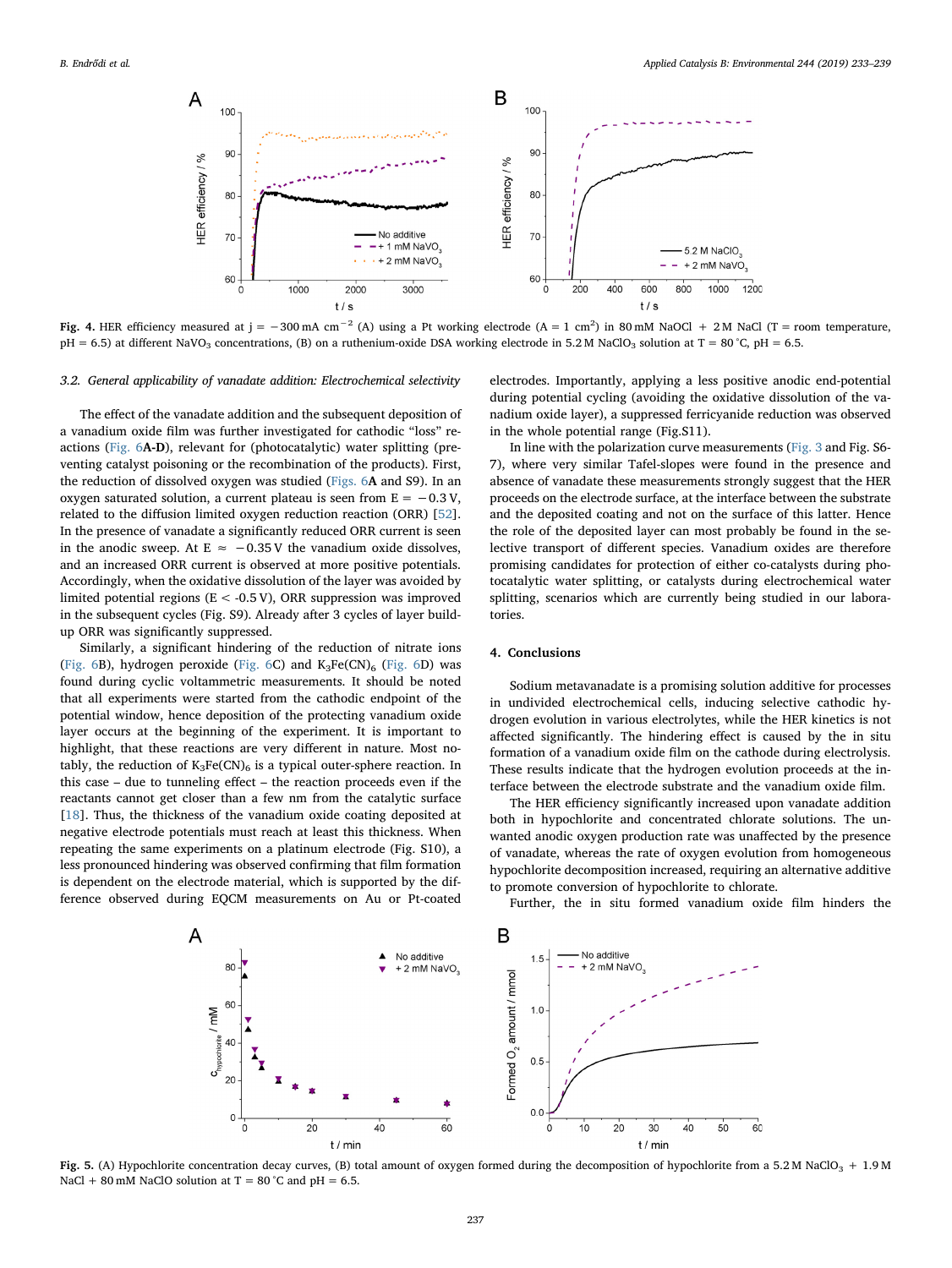<span id="page-5-15"></span>

Fig. 6. (A) Cyclic voltammograms recorded on a Pt RDE ( $\nu = 10 \text{ mV s}^{-1}$ ,  $\omega = 3000 \text{ RPM}$ ) in a 2 M NaClO<sub>4</sub> solution saturated with argon or oxygen, w/wo the addition of  $1 \text{ mM }$  NaVO<sub>3</sub>. (B)-(D) Cyclic voltammograms recorded on a glassy carbon RDE ( $\omega = 1000$  RPM) in a N<sub>2</sub> purged 2 M NaClO4 solution w/wo the addition of  $2 \text{ mM }$  NaVO<sub>3</sub>, in the presence of (B)  $0.3 \text{ M}$ NaNO<sub>3</sub> ( $\nu = 100 \text{ mV s}^{-1}$ ) (C) 10 mM H<sub>2</sub>O<sub>2</sub>  $(\nu = 10 \text{ mV s}^{-1})$  (D) 10 mM K<sub>3</sub>Fe(CN)<sub>6</sub>  $(\nu = 10 \text{ mV s}^{-1})$ . All the curves were recorded in room temperature,  $pH = 6.5$  solutions. The measurements were started from the cathodic endpoint, and for all experiments the 2nd cycle is shown.

reduction of nitrate ions, hydrogen peroxide,  $K_3Fe(CN)_6$  and dissolved oxygen as well. Such coatings can therefore be candidates for protective coatings to prevent catalyst poisoning or the recombination of the reaction products in the case electrochemical and photocatalytic water splitting.

## Author contributions

The manuscript was written through contributions of all authors. All authors have given approval to the final version of the manuscript.

## Acknowledgment

The financial support from the Swedish Energy Agency and Nouryon is gratefully acknowledged.

#### Appendix A. Supplementary data

Supplementary material related to this article can be found, in the online version, at doi:[https://doi.org/10.1016/j.apcatb.2018.11.038.](https://doi.org/10.1016/j.apcatb.2018.11.038)

#### References

- <span id="page-5-0"></span>[1] M.S. Dresselhaus, I.L. Thomas, Alternative energy technologies, Nature. 414 (2001) 332–337, [https://doi.org/10.1038/35104599.](https://doi.org/10.1038/35104599)
- <span id="page-5-1"></span>[2] E.V. Kondratenko, G. Mul, J. Baltrusaitis, G.O. Larrazábal, J. Pérez-Ramírez, Status and perspectives of  $CO<sub>2</sub>$  conversion into fuels and chemicals by catalytic, photocatalytic and electrocatalytic processes, Energy Environ. Sci. 6 (2013) 3112, [https://doi.org/10.1039/c3ee41272e.](https://doi.org/10.1039/c3ee41272e)
- <span id="page-5-2"></span>[3] B. Endrődi, G. Bencsik, F. Darvas, R. Jones, K. Rajeshwar, C. Janáky, Continuousflow electroreduction of carbon dioxide, Prog. Energy Combust. Sci. 62 (2017) 133–154, [https://doi.org/10.1016/j.pecs.2017.05.005.](https://doi.org/10.1016/j.pecs.2017.05.005)
- <span id="page-5-3"></span>[4] N.S.N. Lewis, D.D.G. Nocera, Powering the planet: chemical challenges in solar energy utilization, Proc. Natl. Acad. Sci. U. S. A. 103 (2006) 15729–15735, [https://](https://doi.org/10.1073/pnas.0603395103) [doi.org/10.1073/pnas.0603395103.](https://doi.org/10.1073/pnas.0603395103)
- <span id="page-5-4"></span>[5] K. Maeda, K. Domen, Photocatalytic Water Splitting: Recent Progress and Future Challenges, J. Phys. Chem. Lett. 1 (2010) 2655–2661, [https://doi.org/10.1021/](https://doi.org/10.1021/jz1007966) iz1007966.
- <span id="page-5-5"></span>[6] T. Hisatomi, J. Kubota, K. Domen, Recent advances in semiconductors for

photocatalytic and photoelectrochemical water splitting, Chem. Soc. Rev. 43 (2014) 7520–7535, [https://doi.org/10.1039/C3CS60378D.](https://doi.org/10.1039/C3CS60378D)

- <span id="page-5-6"></span>[7] G.W. Busser, B. Mei, P. Weide, P.C.K. Vesborg, K. Stührenberg, M. Bauer, X. Huang, M.-G. Willinger, I. Chorkendorff, R. Schlögl, M. Muhler, Cocatalyst designing: a regenerable molybdenum-containing ternary cocatalyst system for efficient photocatalytic water splitting, ACS Catal. 5 (2015) 5530–5539, [https://doi.org/10.1021/](https://doi.org/10.1021/acscatal.5b01428) cscatal.5b01428
- <span id="page-5-7"></span>[8] D. Eisenberg, H.S. Ahn, A.J. Bard, Enhanced photoelectrochemical water oxidation on bismuth vanadate by electrodeposition of amorphous titanium dioxide, J. Am. Chem. Soc. 136 (2014) 14011–14014, [https://doi.org/10.1021/ja5082475.](https://doi.org/10.1021/ja5082475)
- <span id="page-5-8"></span>[9] K. Han, T. Kreuger, B. Mei, G. Mul, Transient behavior of Ni@NiO<sub>x</sub> functionalized  $\rm SrTiO_3$  in overall water splitting, ACS Catal. 7 (2017) 1610–1614, [https://doi.org/](https://doi.org/10.1021/acscatal.6b03662) [10.1021/acscatal.6b03662.](https://doi.org/10.1021/acscatal.6b03662)
- <span id="page-5-9"></span>[10] Y. Matsumoto, U. Unal, N. Tanaka, A. Kudo, H. Kato, Electrochemical approach to evaluate the mechanism of photocatalytic water splitting on oxide photocatalysts, J. Solid State Chem. 177 (2004) 4205–4212, [https://doi.org/10.1016/j.jssc.2004.08.](https://doi.org/10.1016/j.jssc.2004.08.001) [001.](https://doi.org/10.1016/j.jssc.2004.08.001)
- <span id="page-5-10"></span>[11] G. Yuan, A. Agiral, N. Pellet, W. Kim, H. Frei, Inorganic core–shell assemblies for closing the artificial photosynthetic cycle, Faraday Discuss. 176 (2014) 233–249, [https://doi.org/10.1039/C4FD00150H.](https://doi.org/10.1039/C4FD00150H)
- [12] J.A. Bau, K. Takanabe, Ultrathin microporous SiO<sub>2</sub> membranes photodeposited on hydrogen evolving catalysts enabling overall water splitting, ACS Catal. 7 (2017) 7931–7940, [https://doi.org/10.1021/acscatal.7b03017.](https://doi.org/10.1021/acscatal.7b03017)
- <span id="page-5-11"></span>[13] N.Y. Labrador, E.L. Songcuan, C. De Silva, H. Chen, S.J. Kurdziel, R.K. Ramachandran, C. Detavernier, D.V. Esposito, Hydrogen evolution at the buried interface between Pt thin films and silicon oxide nanomembranes, ACS Catal. 8 (2018) 1767–1778, [https://doi.org/10.1021/acscatal.7b02668.](https://doi.org/10.1021/acscatal.7b02668)
- <span id="page-5-12"></span>[14] A.T. Garcia-Esparza, T. Shinagawa, S. Ould-Chikh, M. Qureshi, X. Peng, N. Wei, D.H. Anjum, A. Clo, T.-C. Weng, D. Nordlund, D. Sokaras, J. Kubota, K. Domen, K. Takanabe, An oxygen-insensitive hydrogen evolution catalyst coated by a molybdenum-based layer for overall water splitting, Angew. Chem. Int. Ed. 56 (2017) 5780–5784, [https://doi.org/10.1002/anie.201701861.](https://doi.org/10.1002/anie.201701861)
- <span id="page-5-13"></span>[15] M. Yoshida, K. Takanabe, K. Maeda, A. Ishikawa, J. Kubota, Y. Sakata, Y. Ikezawa, K. Domen, Role and function of noble-metal/Cr-layer core/shell structure cocatalysts for photocatalytic overall water splitting studied by model electrodes, J. Phys. Chem. C 113 (2009) 10151–10157, [https://doi.org/10.1021/jp901418u.](https://doi.org/10.1021/jp901418u)
- [16] K. Maeda, K. Teramura, D. Lu, N. Saito, Y. Inoue, K. Domen, Noble-metal/ $Cr_2O_3$ core/shell nanoparticles as a cocatalyst for photocatalytic overall water splitting, Angew. Chem. Int. Ed. 45 (2006) 7806–7809, [https://doi.org/10.1002/anie.](https://doi.org/10.1002/anie.200602473) [200602473.](https://doi.org/10.1002/anie.200602473)
- [17] K. Maeda, K. Teramura, D. Lu, N. Saito, Y. Inoue, K. Domen, Roles of Rh/  $Cr_2O_3(Core/Shell)$  nanoparticles photodeposited on visible-light-responsive  $(Ga1xZn_x)(N_{1-x}O_x)$  solid solutions in photocatalytic overall water splitting, J. Phys. Chem. C. 111 (2007) 7554–7560, [https://doi.org/10.1021/jp071056j.](https://doi.org/10.1021/jp071056j)
- <span id="page-5-14"></span>[18] M. Qureshi, T. Shinagawa, N. Tsiapis, K. Takanabe, Exclusive hydrogen generation by electrocatalysts coated with an amorphous chromium-based layer achieving